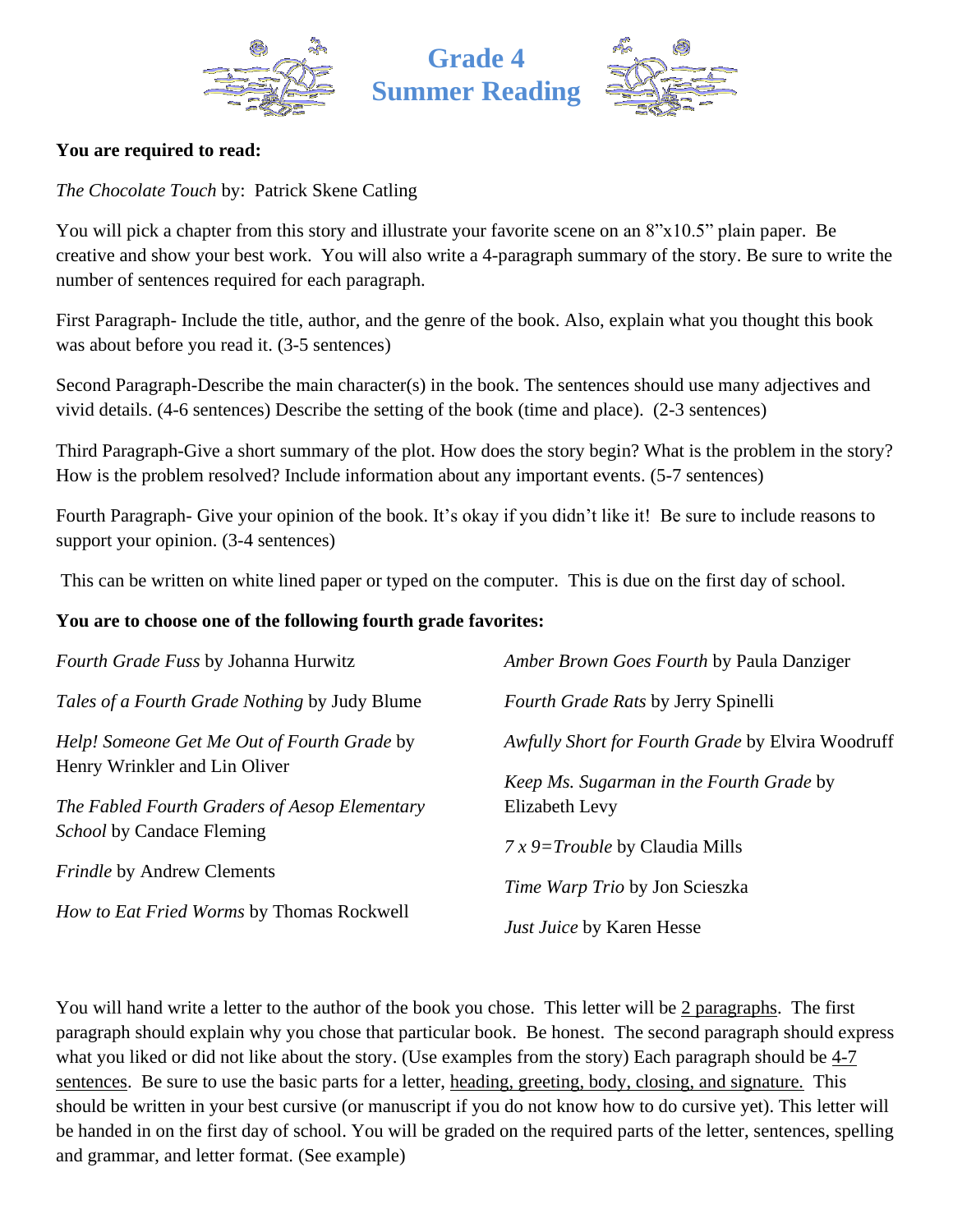

I wanted to let you know how much I love third grade at Union Hill. We have so much fun in third grade. We get to read lots of books and take tests on the computer. We play a lot of games to help us learn about math. My favorite thing, however, about third grade is working on projects. I think third grade is the best grade ever! You should come to our class one day and be a third grader with us. I think it would be more fun than being the principal.

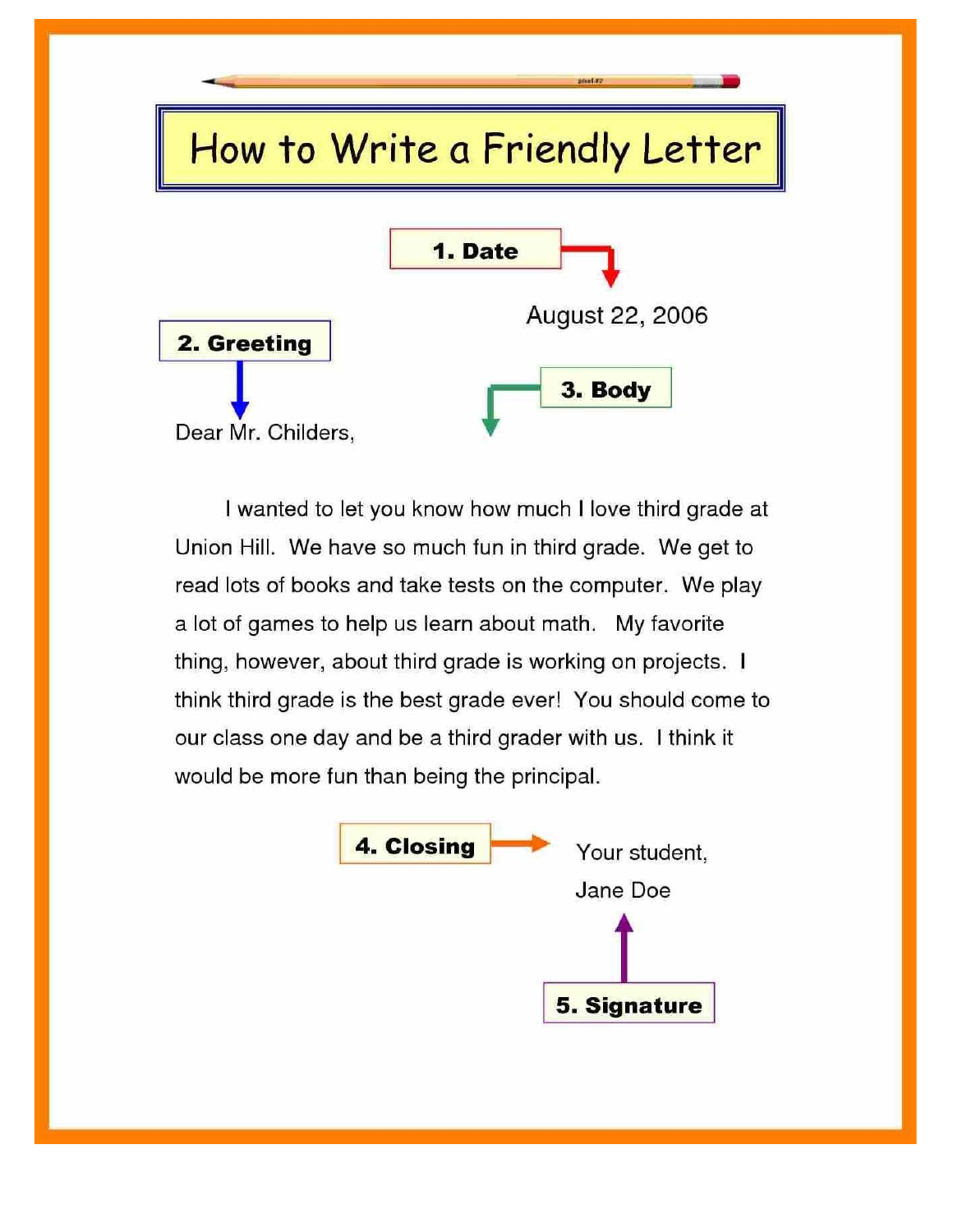

Dear Parent or Guardian,

 Great news! Your child will be using Reflex Math, the world's most effective (and fun!) program for helping students master their basic addition, subtraction, multiplication, and division facts for summer math.

Your child's goal for the summer is to completely fill in the "Family Pyramid" chart by the first day of school**.** This chart will fill in automatically as they learn the facts. It is very important that your child works on this website at least 3 to 4 times a week during the summer. It is also important that they work on the website until they get a solid green dot for that session. It takes approximately 15-20 minutes to get the

complete green dot. (see diagram below.)



The solid green dot means that your child has spent the right amount of time for that session.



If your child waits for the end of the summer to work on Reflex math they will not be able to complete the goal of filling in the "Family Pyramid". It is imperative that your child completes the chart before the start of the school year as it will be the first Math grade of the new school year. I will be checking Reflex during the summer to see how they are progressing towards their goal of filling the "Family Pyramid" and how much time they are spending on the site.

Reflex continually monitors student progress and adapts to each student's needs, so it is very important that **only your child works on their account**.

Students currently on Reflex will continue to work on their present level until July 17<sup>th</sup>. At that time, students will be moved to addition and subtraction in preparation for the start of the school year. Grade 4 math begins with a review of addition and subtraction concepts. It will be important that students refresh those facts before the start of school.

## Be sure that students log into Reflex using the new teacher sign in. This is very important to track each student's progress.

## The information to do this is found on the handout in the report card envelope.

Have a wonderful summer and see you in August!

Peace, *Mrs. Primavera* [lori.primavera@tca11.com](mailto:lori.primavera@tca11.com)

If you have not done so, please send a quick email with the email address(es) that all classroom correspondences will be sent. Thank you!